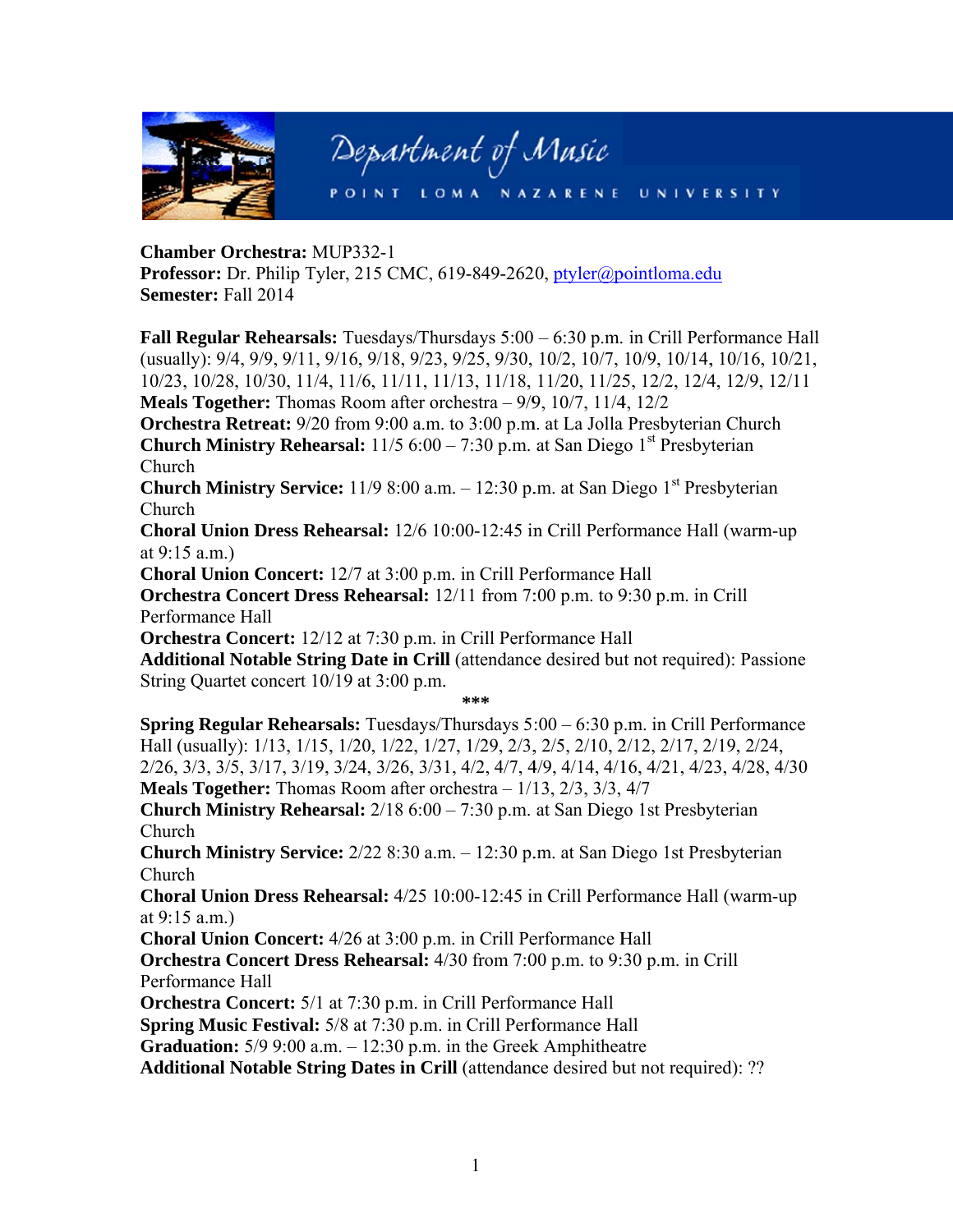**PLNU Mission (To Teach, To Shape, To Send):** Point Loma Nazarene University exists to provide higher education in a vital Christian community where minds are engaged and challenged, character is modeled and formed, and service becomes an expression of faith. Being of Wesleyan heritage, we aspire to be a learning community where grace in foundational, truth is pursued, and holiness is a way of life.

**Catalog Course Description:** Open to community and all students by audition; campus appearances; may accompany large choral works. Participation required of all Music majors with string instrument concentration. May be repeated each semester. Offered every fall and spring semester.

An orchestra is a community of musicians who work together to present great orchestral works. In this setting, your personal commitment to excellence is merged with that of other players to make a performance that is more than the sum of its parts. Skills honed in this course are personal preparation, ensemble skills, responsible teamwork, and ensemble performance skills.

**Program Learning Outcome (PLO):** Students will prepare and participate in ensemble performances by developing an attitude of collaborative service, individual preparation, camaraderie, regular rehearsal attendance, and best efforts.

**Student Learning Outcomes (SLOs):** Orchestra participant will

- 1. show careful personal preparation by performing one's part accurately and in the correct style;
- 2. attend all declared rehearsal times and demonstrate good ensemble skills;
- 3. arrive by dress rehearsal call time and stay engaged with the dress rehearsal during the entire required time;
- 4. arrive by concert call time and stay engaged during the entire concert;
- 5. contribute positively to the over-all musical effect of the concert.

**Grading System:** Semester percentage points are earned in accordance with the description on page 2 of this syllabus. Letter grades are established as follows:

| $A = 94 - 100$ |  |                | $C = 74 - 77$   |  |  |
|----------------|--|----------------|-----------------|--|--|
|                |  | $A- = 91 - 93$ | $C- = 71 - 73$  |  |  |
| $B+ = 88 - 90$ |  |                | $D^+$ = 68 - 70 |  |  |
| $B = 84 - 87$  |  |                | $D = 64 - 67$   |  |  |
| $B- = 81 - 83$ |  |                | $D- = 61 - 63$  |  |  |
| $C+ = 78 - 80$ |  |                | $F = 0 - 60$    |  |  |

**Attendance Policy:** Points toward the student's grade are earned during rehearsals and performances. Points lost due to absences cannot be recovered. In addition, the number of points equal to the square of the number of weeks of absence will be deducted from the student's semester grade. University attendance policy will apply. See PLNU attendance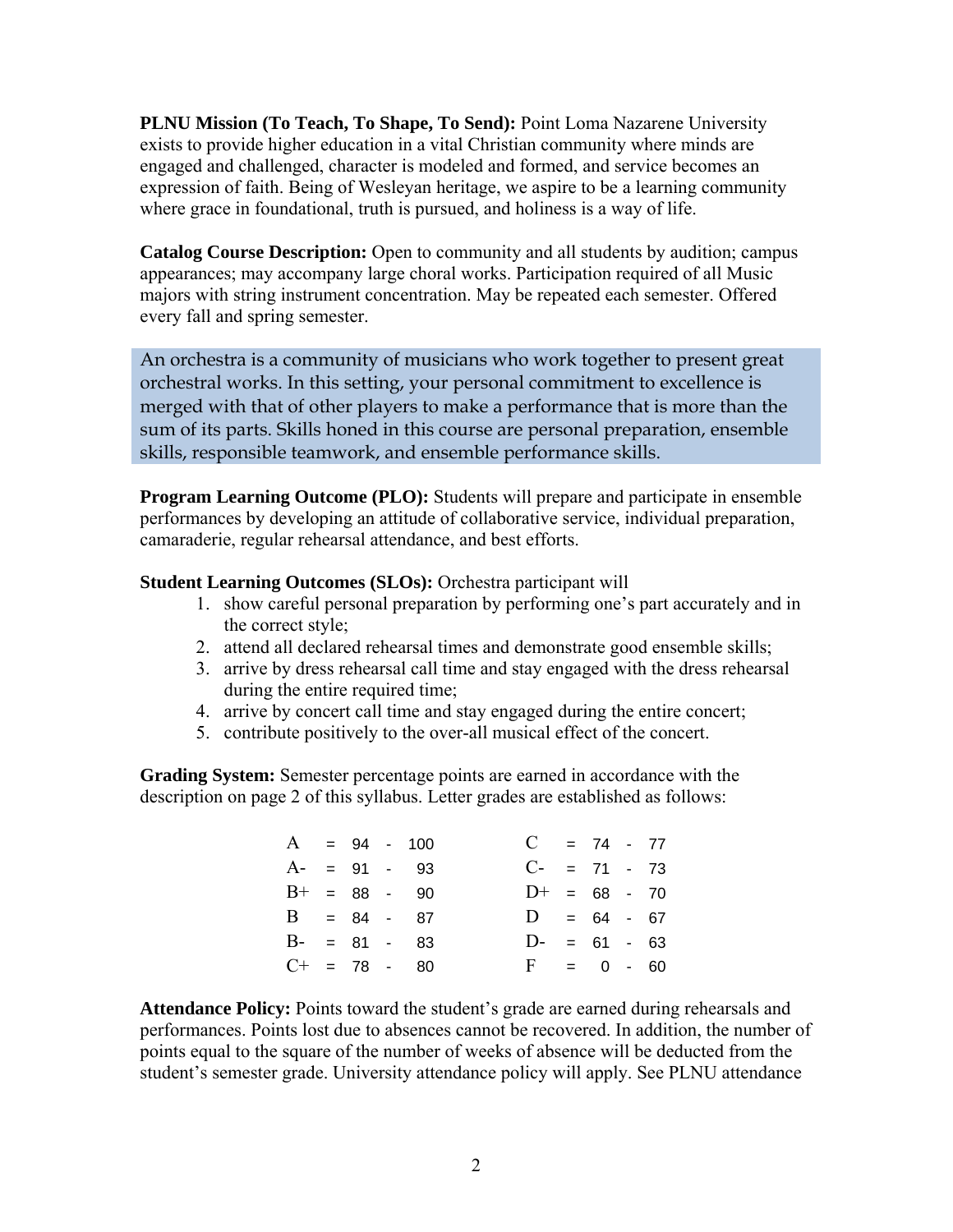policy for further details. Three tardies and/or early departures will be counted as one absence unless the student has made special arrangements with the professor in advance.

## **Earning Semester Percentage Points:** Points will be accumulated

- At each regular rehearsal:
	- o 1 point for contributing positively to the entire rehearsal.
	- o 1 point for observed satisfactory personal progress on the orchestra literature.
	- o Call time for any regular rehearsal is always 5 minutes before the announced beginning of the rehearsal.
	- o A total of 60 semester percentage points are available from participation in regular rehearsals.
- At the dress rehearsals and concerts:
	- o 40 points for contributing positively to the dress rehearsals and concerts. Absence from any one such event can cause the student to lose as much as all 40 semester percentage points for a missed dress rehearsal or concert.
	- o Call time for any dress rehearsal or concert is always 20 minutes before the announced beginning of the event. Tardiness or early departure from a dress rehearsal or concert can be counted as an absence from a dress rehearsal or concert with all of the consequences outlined above.

## **Fall Semester Literature (subject to change):**

- Elgar Serenade for Strings
- Grieg Peer Gynt Suite No. 1
- Sibelius Finlandia
- Dvořák Slovakian Dance No. 2
- Vivaldi Concerto Grosso in D Minor
- Bach/Tyler Sarabande
- Tyler Call and Response
- Schubert/Tyler String Serenade
- Handel Messiah

**Academic Accommodations:** While all students are expected to meet the minimum standards for completion of this course as established by the instructor, students with disabilities may require academic accommodations. At Point Loma Nazarene University, these students are requested to file documentation during the first two weeks of the semester with the Academic Support Center (ASC), located in the Bond Academic Center. This policy assists the University in its commitment to full compliance with Section 504 of the Rehabilitation Act and the Americans with Disabilities Act. Section 504 (a) prohibits discrimination against students with special needs and guarantees all qualified students equal access to and benefits of PLNU programs and activities. Once the student files documentation, the ASC will contact the student's instructors and provide written recommendations for reasonable and appropriate accommodations to meet the individual learning needs of the student.